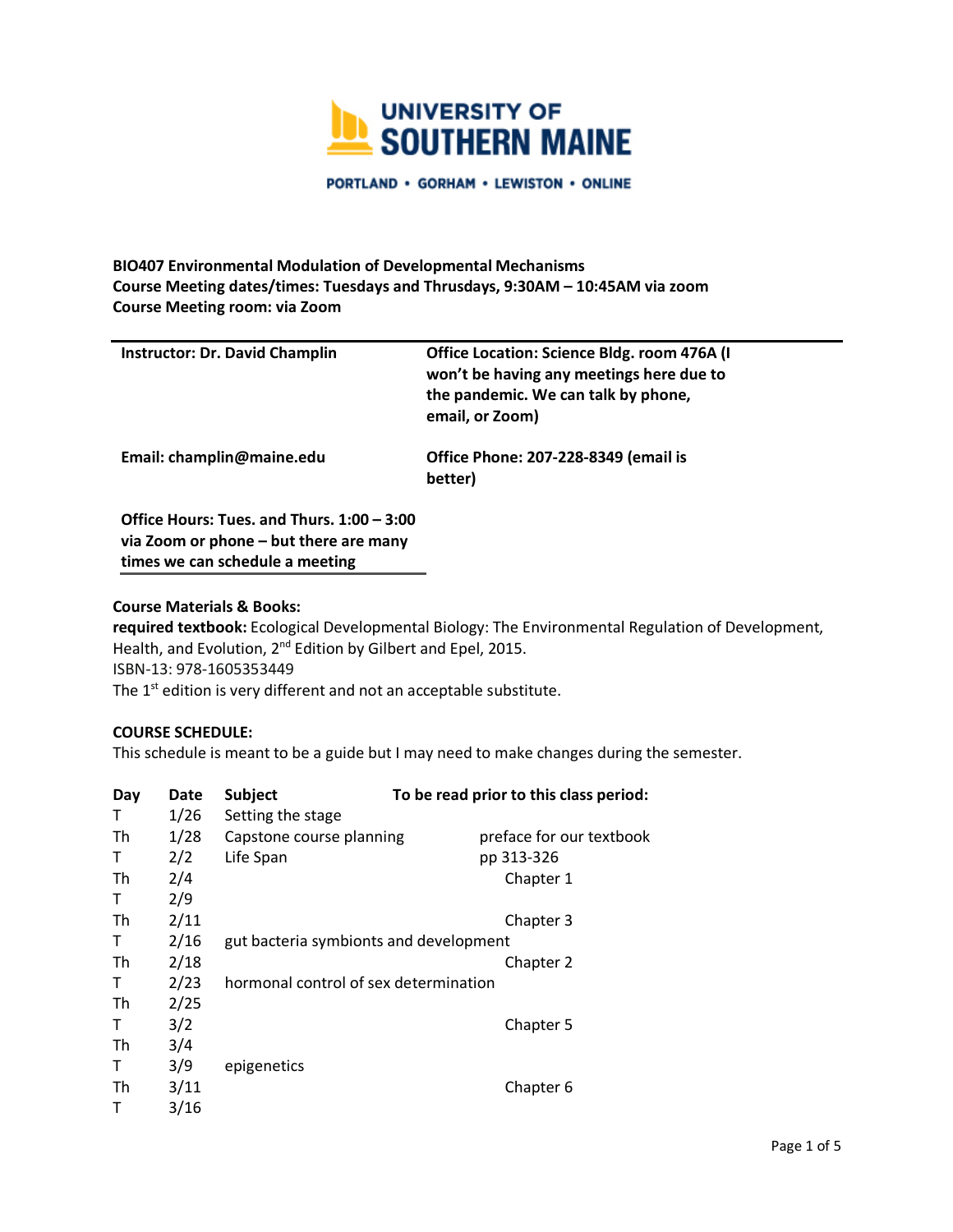| Th | 3/18 | <b>Midterm Exam</b>                  |            |
|----|------|--------------------------------------|------------|
| т  | 3/23 | endocrine disruptors                 |            |
| Th | 3/25 |                                      | Chapter 7  |
| Τ  | 3/30 | toxicology                           |            |
| Th | 4/1  |                                      |            |
| т  | 4/6  | cancer                               | Chapter 8  |
| Th | 4/8  |                                      |            |
| Т  | 4/13 | animal and plant life cycles         |            |
| Th | 4/15 |                                      | Chapter 9  |
| т  | 4/20 | nutrients and development            |            |
| Th | 4/22 | <b>Capstone Topics papers due</b>    |            |
| Т  | 4/27 | evolution                            | Chapter 10 |
| Th | 4/29 | <b>Discussion of Capstone Topics</b> |            |

**Comprehensive Final Exam,** Tues., May 4th, 08:00AM - 10:00AM

# **Grading Criteria:**

# **basis for final grade:**

The maximum number of points for the entire course is 550: 100 points Midterm Exam 100 points Final Exam 100 points Journal for your Capstone Project 50 points Capstone Topic short writing assignments 100 points Capstone Topic Project Paper 100 points class participation including presentation

A=4.00, A-=3.67, B+=3.33, B=3.00, B-=2.67, C+=2.33, C=2.00, C-=1.67, D+=1.33, D=1.00, D-=0.67, F=0.00 Take the letter grade for each assignment, multiply it by the fraction of the total points the letter grade was worth and then add up all results.

# **ATTENDANCE POLICY**

Class participation will be important for our course. You'll be graded on attendance and participation (bring some questions to each class meeting and ask them in class. Yay!!)

# **Capstone Topics:**

Our course will serve as a capstone course in your major in a variety of ways. Each student will pick one of the following topics to focus on throughout the course: DRINKING WATER AND WASTEWATER TREATMENT PLANTS HUMAN HEALTH **AGRICULTURE** EDUCATION OUTREACH **TOXICOLOGY** ENVIRONMENTAL HEALTH (populations of wild animals or plants) There will be four assignments associated with your Capstone Topic: 1) journal, 2,3) two short writing assignments, and 4) project paper. **journal:** Along with your project paper you will hand in a journal of what you did on your project. The journal is a scientific diary. You should create an entry now: what do think of the topic? Do you know anything about it? Do you think you'll find something from a previous class you took?

The journal is a different kind of assignment, maybe one you've never done before. You're supposed to be aware of it all the time. When something comes up randomly, like during class or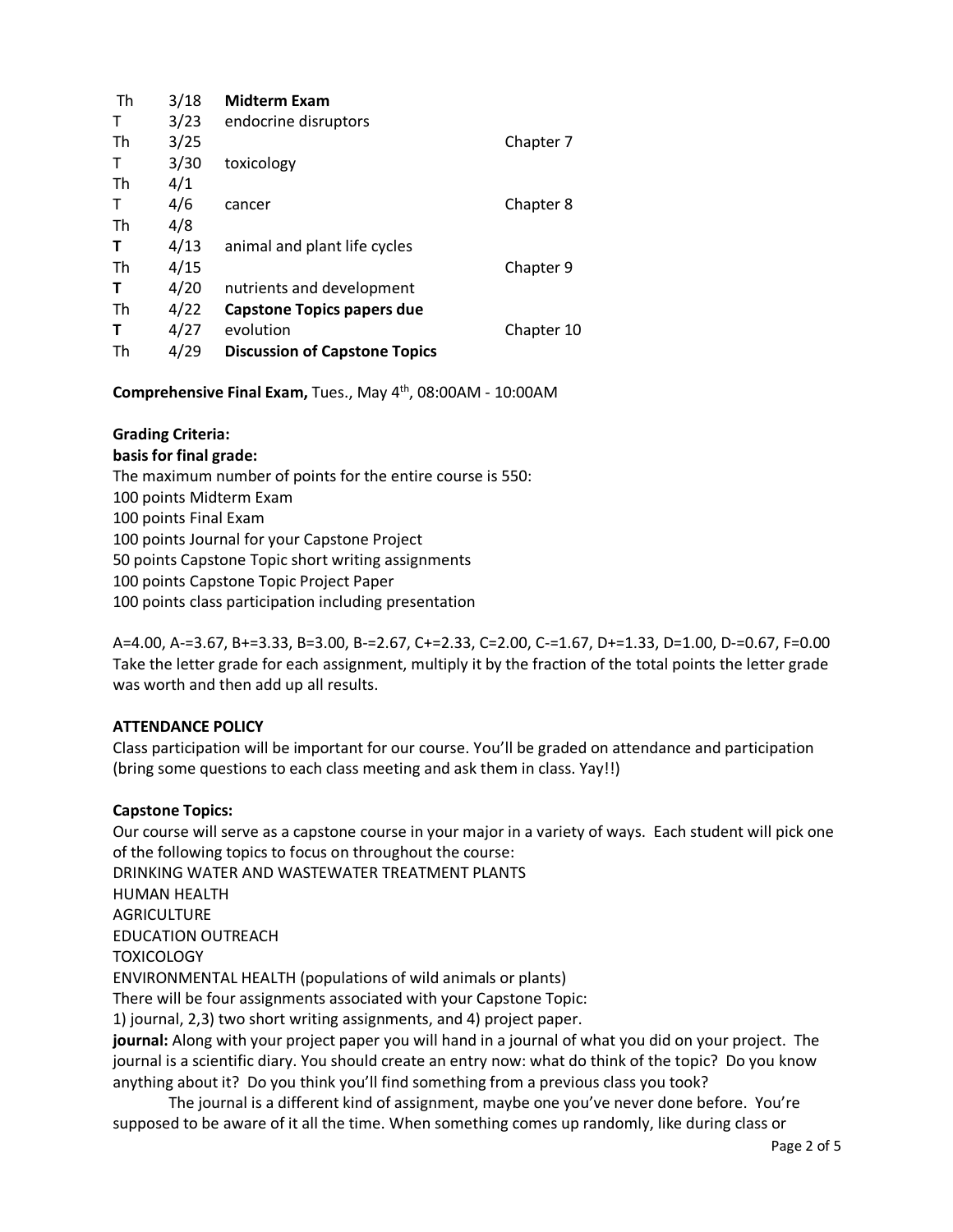another class, or the news, or just pops into your head, you need to get into the habit of writing it down in your journal and dating it. More importantly, in your journal you document and date all your effort on your capstone topic. Our book has some citations for primary research articles on these topics. But they are a few years old. You can use a Cited Reference Search to look for newer topics (ask a Reference Librarian) and include that effort in your journal. You also will need to use the web to hunt for all kinds of material that you can carefully record in your journal (when you found it and how you found it). The skill you will be learning is networking. The journal is a record of the growth of your knowledge. It's also a record of your effort.

**two short writing assignments:** These will fit along the path of your capstone project and will get integrated into your project paper. One writing assignment will be about the Ethical Inquiry course you took. Another will be about your career plans and goals. The third will be about cocurricular opportunities for your capstone topic and your career plans.

**capstone topic project paper:** This will be a paper based on your independent research on your capstone topic. It will include equal numbers of references (at least ten of each type) to scientific research articles and references to personal communications, web sites, and community resources. All will be documented in your capstone journal when you first found the references. We will share in class through the semester lots of examples. Some of you will contact USM professors or other folks out in the community. Each project has many community resources to learn about your topic. All of you will identify and include opportunities for outreach and community service aligned with your capstone topic.

**presentation:** As part of class participation, each student will pick one of the following topics and lead discussion of the topic in class (see dates on calendar above). gut bacteria and development hormonal control of sex determination endocrine disruptors epigenetics toxicology cancer animal and plant life cycles nutrients and development evolution

# **The rest of this syllabus is important information that is included in every syllabus at USM:**

### **Course Evaluations:**

At the end of each semester every student has the opportunity to provide constructive feedback on the course. It is important to me that you take the time to let me know your thoughts about the course. I use your feedback to make improvements in the course materials, assignments, and outcomes.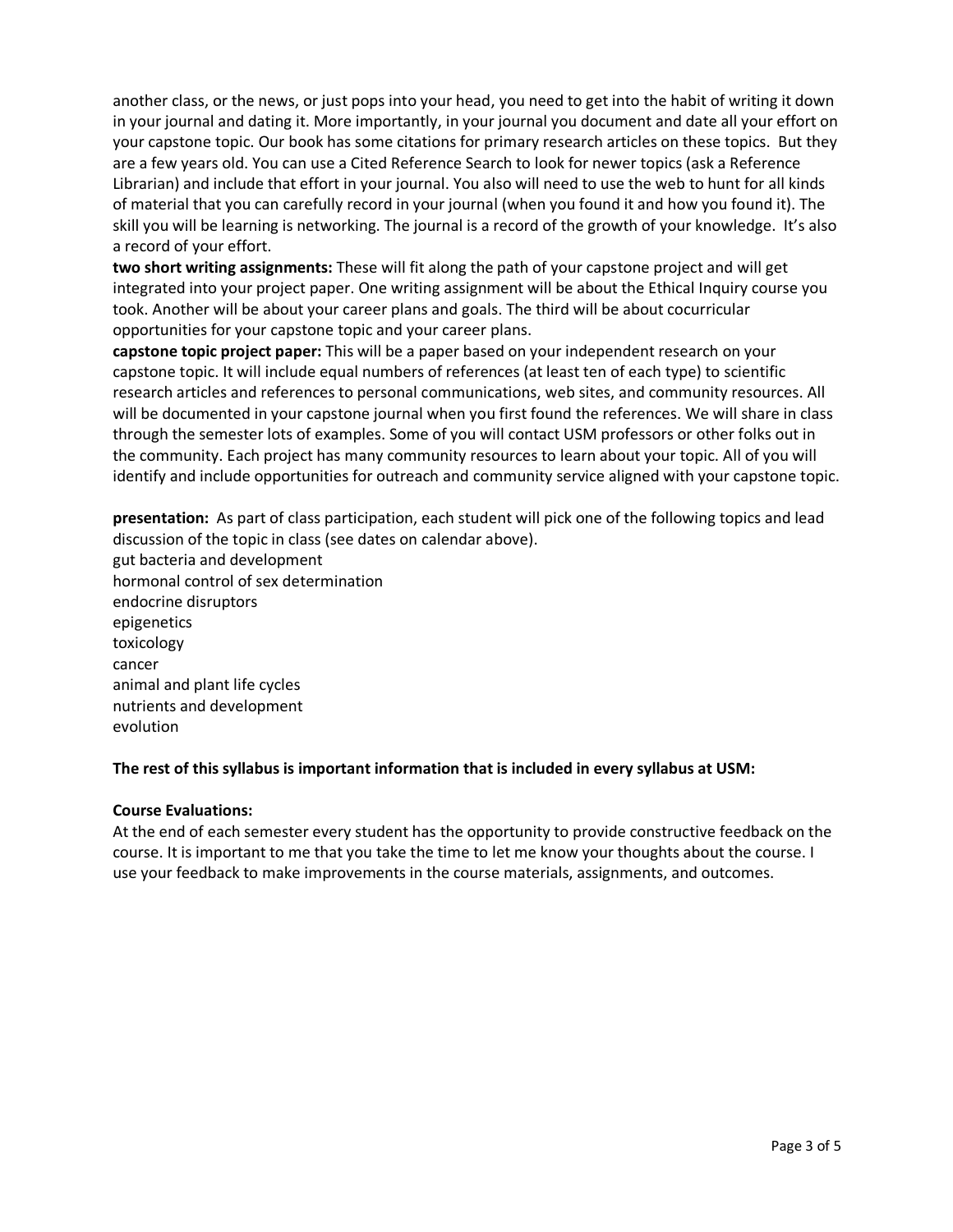### **COURSE POLICIES**

### **ACADEMIC INTEGRITY / PLAGIARISM**

Everyone associated with the University of Southern Maine is expected to adhere to the principles of academic integrity central to the academic function of the University. Any breach of academic integrity represents a serious offense. Each student has a responsibility to know the standards of conduct and expectations of academic integrity that apply to academic tasks. Violations of academic integrity include any actions that attempt to promote or enhance the academic standing of any student by dishonest means. Cheating on an examination, stealing the words or ideas of another (i.e., plagiarism), making statements known to be false or misleading, falsifying the results of one's research, improperly using library materials or computer files, or altering or forging academic records are examples of violations of this policy which are contrary to the academic purposes for which the University exists. Acts that violate academic integrity disrupt the educational process and are not acceptable.

Evidence of a violation of the academic integrity policy will normally result in disciplinary action. A copy of the complete policy may be obtained from the office of Community Standards and Mediation, online at usm.maine.edu/community-standards-mediation/academic-integrity or by calling and requesting a copy at (207) 780-5242.

#### **UNIVERSITY POLICIES AND RESOURCES**

### **DISABILITY ACCOMMODATIONS**

The university is committed to providing students with disabilities equal access to all university programs and services. If you think you have a disability and would like to request accommodations, please contact the Disability Services Center. Timely notification is essential. The Disability Services Center can be reached by calling 207-780-4706 or by email dsc-usm@maine.edu. If you have already received a faculty accommodation letter from the Disability Services Center and would like to request accommodations for this course, please provide me with that information as soon as possible. Please make a private appointment so that we can review your accommodations together.

### **TUTORING AND WRITING ASSISTANCE**

Tutoring at USM is for *all* students, not just those who are struggling. Tutoring provides active feedback and practice, and is available for writing, math, and many more subjects. Walk-in tutoring is available at the Glickman Library in Portland, the Gorham Library, and the LAC Writing Center. For best service, we recommend making an appointment at https://usm.maine.edu/learningcommons/schedule-tutoringappointment. Questions about tutoring should be directed to Naamah Jarnot at 207-780-4554. Interested in becoming a more effective, efficient learner? Check out https://usm.maine.edu/agile!

#### **HEALTH AND COUNSELING**

Counseling is available at USM. The best way to schedule an appointment is by phone at 780-5411. More information is available at https://usm.maine.edu/uhcs.

### **RECOVERY ORIENTED CAMPUS CENTER (ROCC)**

A peer support community for students in recovery from substance abuse and other mental health conditions is available at USM. More information may be found online at https://usm.maine.edu/recovery or by containing ROCC at 207-228-8141.

#### **NONDISCRIMINATION POLICY AND BIAS REPORING**

The University of Southern Maine is an EEO/AA employer, and does not discriminate on the grounds of race, color, religion, sex, sexual orientation, transgender status, gender expression, national origin,